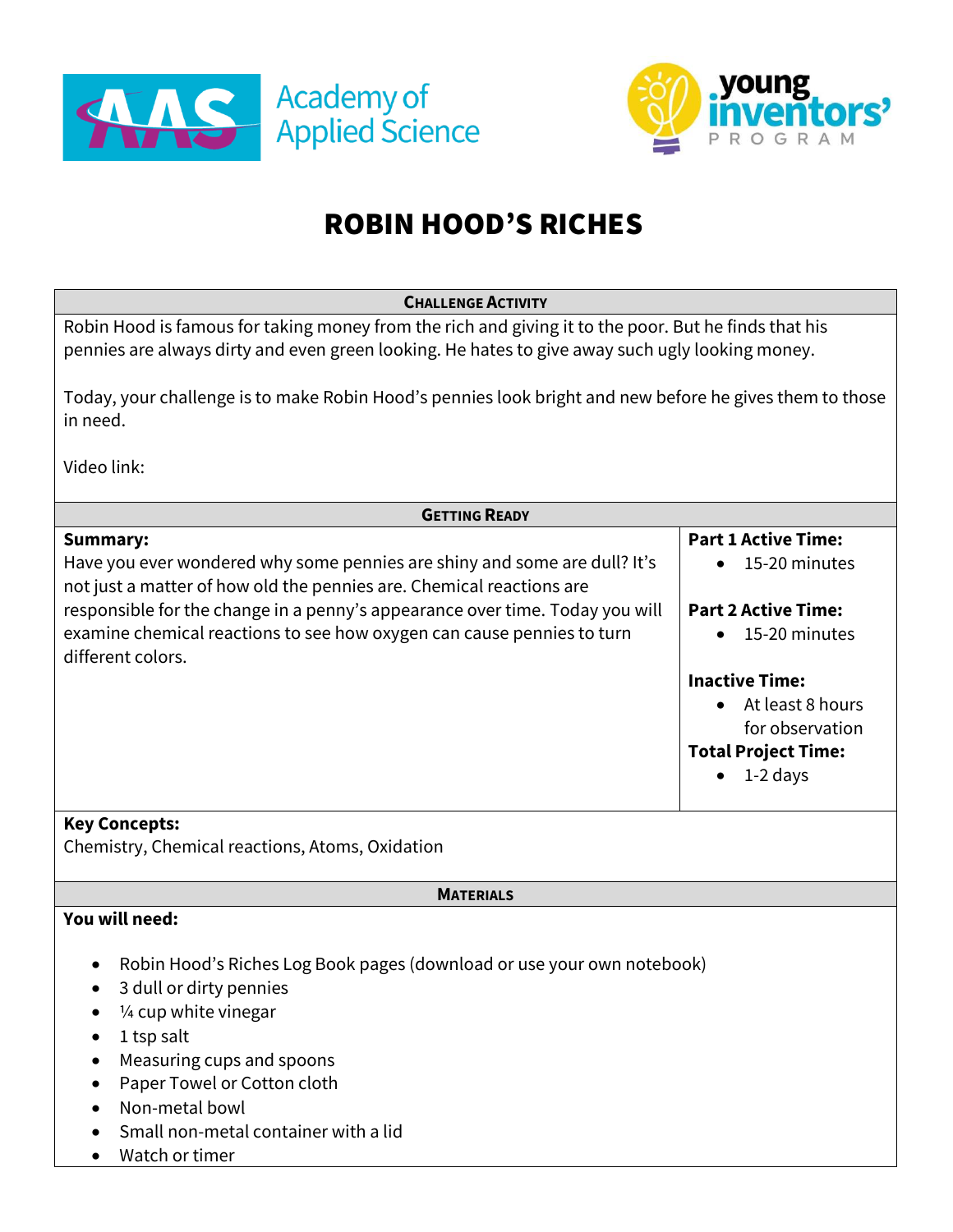• Optional: acids such as lemon juice, orange juice, ketchup, soy sauce, hot sauce

#### **BACKGROUND**

Everything around you is made up of tiny particles called atoms. Some things are made up of just one kind of atom. The copper of a penny, for example, is made up of copper atoms. But sometimes atoms of different kinds join to make molecules. When different atoms combine and make a molecule, it is called a **chemical reaction**.

Copper atoms can combine with oxygen atoms from the air to make a molecule called copper oxide. Copper oxide is brownish or sometimes black in color (depending on other things in the penny's environment). The pennies looked dull and dirty because they are covered with copper oxide, not because they are covered in dirt.

To dig into the chemistry of this activity, we can go even further. Each individual atom is made up of smaller particles—electrons, protons, and neutrons. These are called subatomic particles. At the center of an atom is a nucleus. Protons carry a positive electrical charge, while neutrons carry no electrical charge and electrons carry a negative charge.

In the chemical reaction between copper and oxygen, electrons in the atoms move. In this case, when the oxygen is added, the negative electrons in the copper move to the oxygen. This transfer of electrons is called **oxidation**. **Oxidation** is the loss of electrons. When the copper bonds with the oxygen it forms copper oxide The copper has lost some electrons, while the oxygen has gained some electrons. Copper changes color when it is **oxidized**.

# **PART 1: INSTRUCTIONS**

## **Dull to Shiny**

- 1. Pour ¼ cup white vinegar and 1 tsp salt into a small non-metal bowl and stir to dissolve.
- 2. Put pennies in the bowl and leave them for 30 seconds.
- 3. Remove the pennies and rinse with water.
- 4. Place on a paper towel or cloth to dry.

#### **EXPLAIN**

Pennies are made of copper or copper and zinc. When copper reacts with oxygen, copper oxide is formed. So when pennies sit out in the air for a long time, copper oxide build up on the surface and makes the pennies look dirty and dull.

Vinegar is acetic acid. When acetic acid mixes with salt (sodium chloride), new chemicals called sodium acetate and hydrogen chloride are made. These chemicals break down the copper oxide on the pennies so that they shine again.

#### **PART 2: INSTRUCTIONS**

## **Shiny to Green**

- 1. Place a paper towel or cotton pad in the bottom of the non-metal container with the lid.
- 2. Wet the paper towel with a small amount of the white vinegar.
- 3. Put a penny on the wet pad and cover with the lid. The lid will keep the vinegar from drying out.
- 4. Put a penny on a dry paper towel or cotton pad.
- 5. Dip a penny in the salt/vinegar mixture and place it on a dry paper towel or cotton pad.